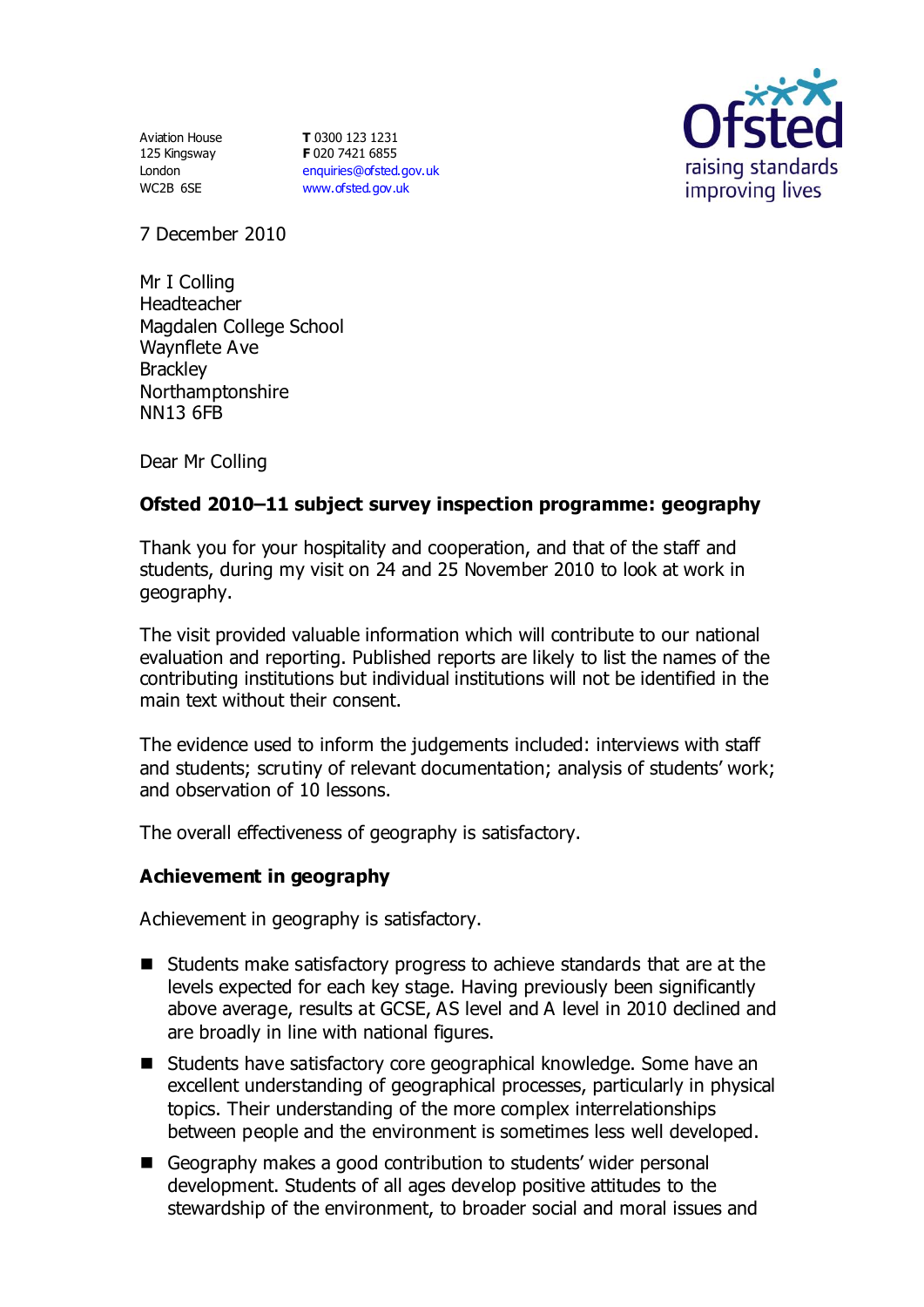have empathy for the plight of others. When given the opportunity, students demonstrate curiosity about contemporary issues and a wider interest in the world around them, including global concerns.

- Students develop basic fieldwork skills, but their skills in data handling and presentation are not highly developed unless they continue through to study the subject at AS or A level in the sixth form.
- In general, students enjoy geography and make sound progress. The quality of learning is most rapid when teaching is ambitious, lively and engaging and when learning activities challenge students to think for themselves. In these lessons the students' skills in evaluating geographical source material and in geographical decision-making are developed well.

## **Quality of teaching of geography**

The quality of teaching in geography is good.

- Teachers work hard to make lessons interesting, with a good range of stimulating resources and well-considered learning activities that place emphasis on students working independently, often in pairs and small groups, to develop their understanding.
- Learning is well directed with specific objectives and clear exposition. Good relationships between adults and students and effective behaviour management ensure that lesson time is used well.
- Lesson introductions often make good use of excellent multi-media and information and communication technology (ICT) presentations to engage the students' interest and to structure their learning. However, ICT is rarely used by students during lessons for research, information processing or for presentations.
- There is systematic formal assessment of student progress. In addition, most teachers keep up-to-date with marking and are encouraging with their comments. Students are aware of their targets and what they should achieve.
- Nonetheless, there are weaknesses in the use and impact of assessment. Teachers do not always use questioning to explore what students know or have understood, and some lessons consequently pitch work at too low a level, particularly when the planned learning outcomes themselves lack challenge.
- Students are often not clear how to achieve higher grades, other than by 'working harder' or 'adding more detail'. Students often ignore the requests and guidance provided in marking.
- Students' attitudes make a positive contribution to their learning because they follow instructions, volunteer answers and respond positively when given opportunities to work collaboratively in pairs and groups. However, too many do not take sufficient care with the presentation and quality of their written work.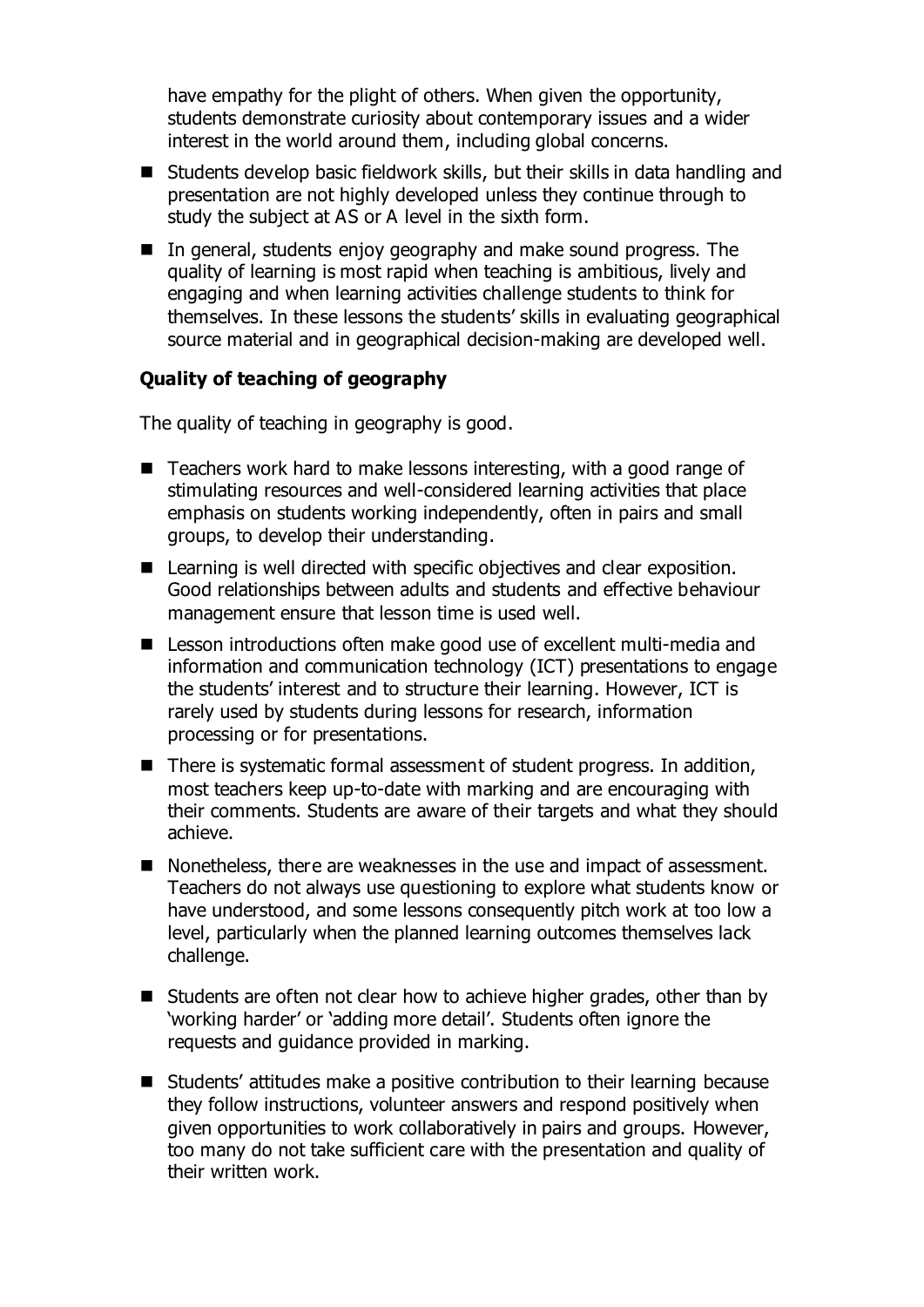# **Quality of the curriculum in geography**

The quality of the curriculum in geography is satisfactory.

- The curriculum is reviewed and revised regularly in order to ensure that it best meets the needs and aspirations of the students; with this in mind, the AS/A-level specification has recently been changed.
- Geography is delivered innovatively in Year 7 through the school's creative curriculum, alongside personal, social, health and citizenship education (PSHCE) and religious education. Modules make good links between different areas of learning and use geographical topics, for example on 'food', 'thinking globally/acting locally' and 'fragile environments', to positively develop students' attitudes and personal qualities.
- Geography supports students' work in numeracy and literacy, particularly the development of speaking, listening and writing skills. Nonetheless, written assignments often lack sharp focus on writing conventions for different purposes or attention to key aspects of spelling and subject vocabulary.
- The revised curriculum for Key Stage 3 covers an appropriate range of topical and relevant issues. Units tackle pertinent geographical issues that raise important social and moral questions. The development of personal learning and thinking skills is planned well so that spiritual, moral, social and cultural dimensions of learning are suitably addressed.
- There is satisfactory provision for students to undertake fieldwork in each key stage. Students spoke positively about their fieldwork experiences, particularly the sixth form residential field study, which they found very rewarding and hugely enjoyable.

# **Effectiveness of leadership and management in geography**

The effectiveness of leadership and management in geography is satisfactory.

- $\blacksquare$  The acting subject leader only took up post within the last month and has had little opportunity to formally monitor and evaluate provision, or to plan strategic development. Day-to-day management of the department is effective. Non-specialists who are new to teaching the subject are given good guidance and support.
- Well-established, whole-school systems are in place for monitoring performance in geography and evaluating the provision; this includes regular line-management meetings and twice-yearly interim subject reviews.
- Examination results analysis is rigorous because it is based securely on robust performance data and ambitious target-setting. There is ample assessment information to track students' progress, but this is not used so well. Some Key Stage 3 targets for individual students are unambitious.